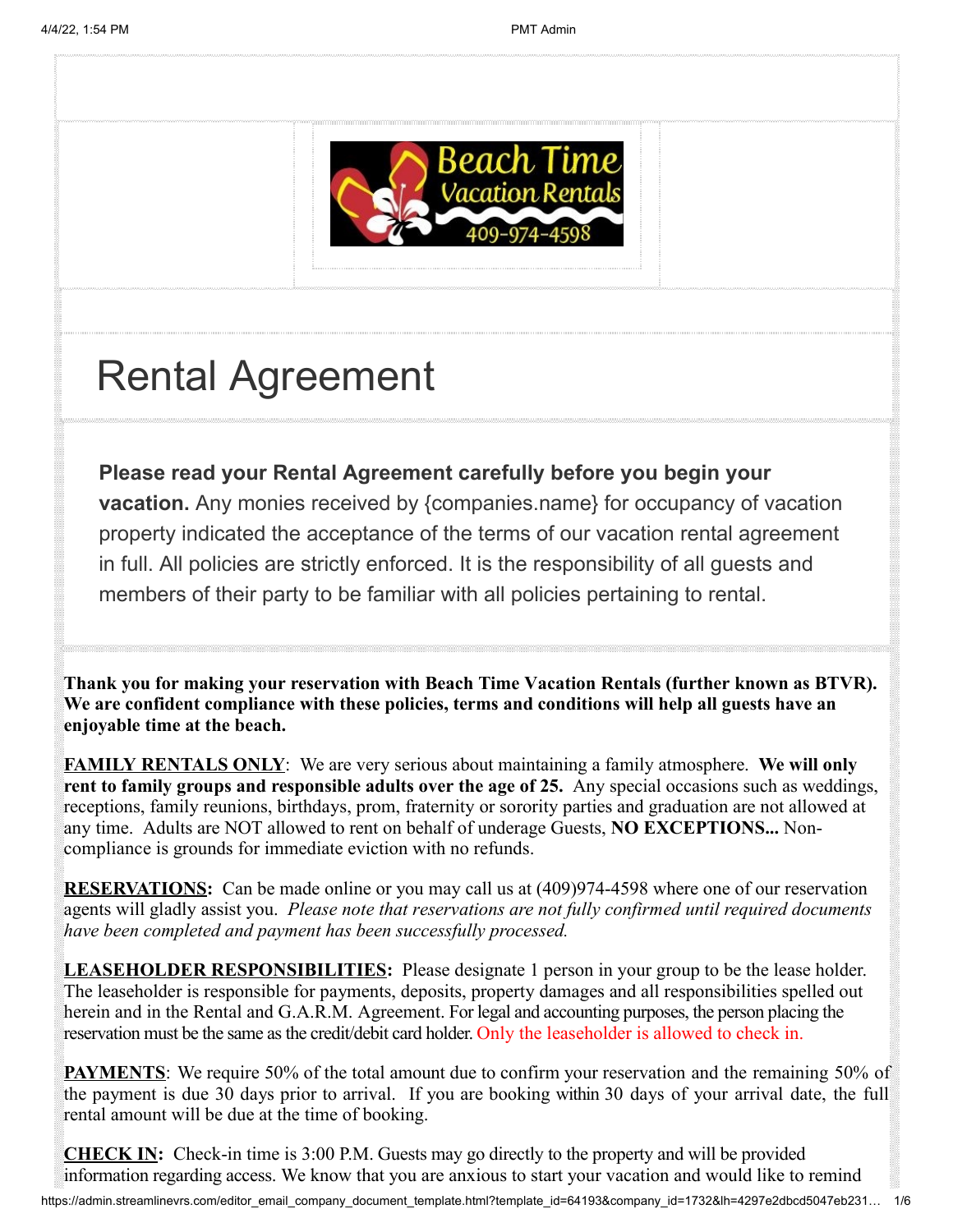you that during Peak Season the property that you rented will most likely not be ready before this time. Please allow our staff adequate time to prepare your rental to ensure your satisfaction. Should you request an early arrival, please contact us 24 hours prior to arrival. If the property is available, early access may be granted for a fee of  $$75.00$  (\$100 for properties that sleep 11+).

**CHECK OUT**: Check out time is 10:00 am on the day of your departure. If you have not vacated the property by 10:00 am., you are subject to additional fees, a charge for up to 1 night's rental.

**KEYS:** Our properties are on keyless entry and your personal code will be sent with your check-in instructions approximately 3 days before arrival.

**LEFT ITEMS:** BTVR is not responsible for any personal property that is lost, stolen, damaged or left behind. A \$25.00 retrieval fee will be charged to search for personal property left behind and, if found, the items will be returned at Guest's expense. Please check your property carefully before leaving.

**GUEST APP:** To use the mobile version of our Guest App, please download the **Happy Stays X** App, available in both the Google Play and Apple App Store! You can enter your email address and check-in date to receive a password to activate information about your stay.

**UPON ARRIVAL**: BTVR's goal is to provide you with an enjoyable worry-free vacation. If you should find the property has not been cleaned to your satisfaction or is in need of a maintenance repair please contact our office immediately. We will send the appropriate person to correct the problem in a timely and professional manner. Please note, we will not address cleaning or maintenance issues at the time of check out as BTVR can not be held accountable for problems we are not aware of. No refunds or considerations are given unless we're notified of problems during your stay. Please leave refrigerator and freezer controls at mid-range settings for efficient cooling. If set too high the unit will likely freeze up. It takes about 24 hours to cool a fully loaded refrigerator. Please do not set the A/C thermostat below 70 degrees to prevent the unit from freezing up.

**MAINTENANCE & REPAIRS:** Our properties are well-maintained. However, please understand that (just like your own home) unexpected breakdowns and malfunctions do occur. We will make every effort to remedy these situations and correct any problems in a timely manner. For emergency maintenance, please call our after-hours number at **(409)974-4598.** Refunds or property credits will not be issued due to malfunctioning equipment, mechanical failures, unfavorable weather, cable, wi-fi, early departure, interruption of utilities, construction in the area, noise from pets or machinery or other guest dissatisfaction. If a service call is deemed unnecessary, or a maintenance repair is needed as a result of guest(s) actions, the cost will be charged to the leaseholder's credit card on file.

**FURNISHINGS:** Our vacation rentals are individually owned and furnished, including decor to the owners' personal preference. Please do not rearrange the furniture or take any items outside that are part of the interior design. Additional charges to your credit card may occur if furniture has to be moved back after your stay.

**PLUMBING:** Do not put any feminine products in the toilet. Plungers are provided if a clog occurs. Please do not pour grease down the drain.

**PETS**: BTVR accepts up to 2 dogs max in designated properties with a \$100.00 Non-Refundable Pet Fee for 1 dog and an additional \$50.00 Non-Refundable Pet Fee for the 2nd dog. For stays longer than 2 weeks, a \$150.00 Non-Refundable Pet Fee is required for each pet. If a non-pet property is found to have (had) a pet during your stay, your occupancy will be terminated, and a mandatory cleaning charge will be charged to your account in the amount of \$300.00. If pets are found at a pet-friendly property without notification and payment, guests will be charged the pet fee plus a mandatory \$150 additional cleaning fee. Pet Addendum to be signed at time of rental. GUESTS MUST CONTACT OUR OFFICE UPON RESERVATION IF BRINGING A PET. **We do not accept cats.**

**SMOKING:** BTVR prohibits smoking in any of our properties. Any violations will be charged an additional cleaning fee of \$500.00. Smoking is allowed outside at some BTVR Properties as long as butts and ashes are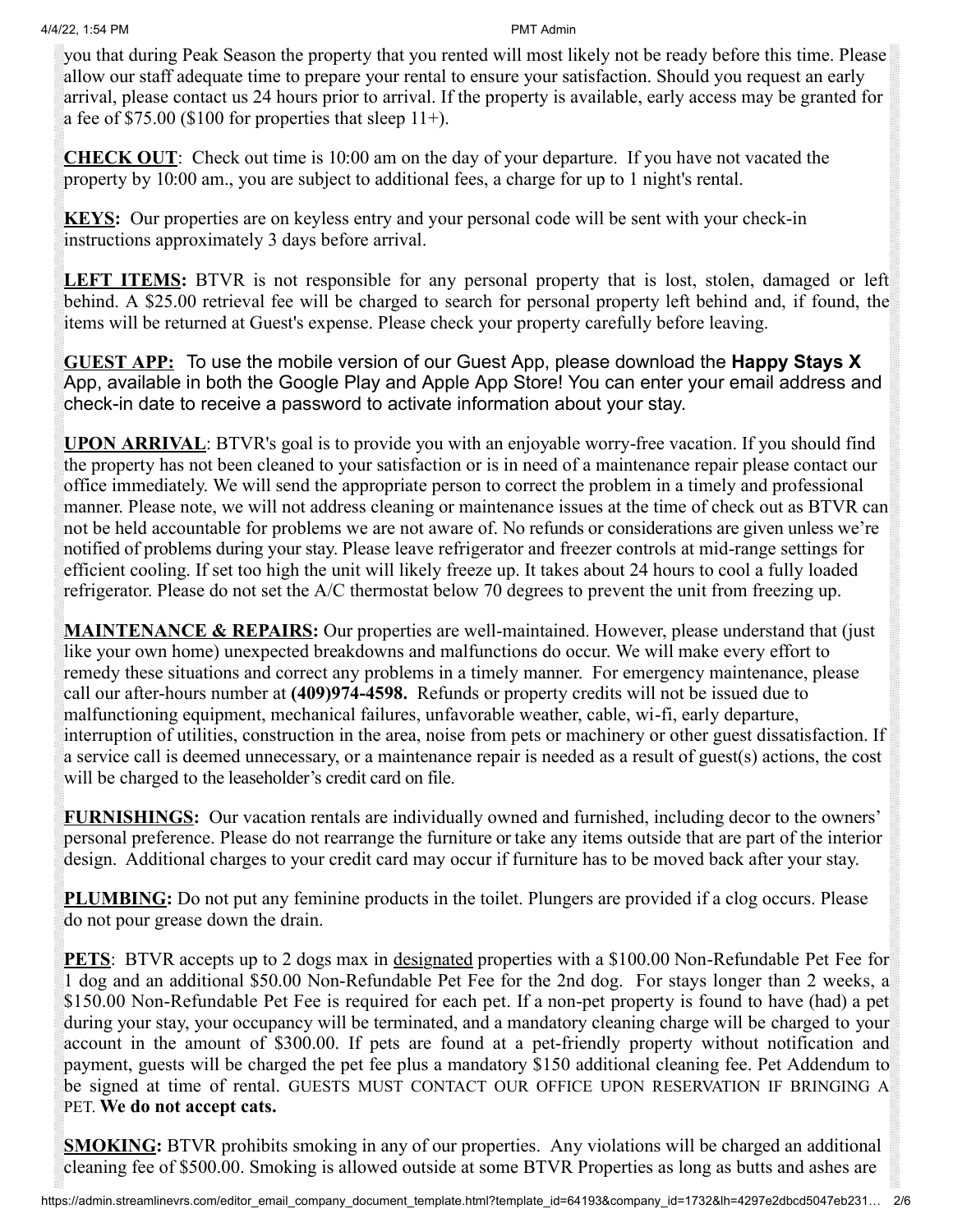not left behind. Discard the butts and ashes in the outside garbage. Do not throw butts on the ground or bring them into the property.

**OCCUPANCY:** Over-crowding beyond the occupancy limit specified for the Property including children, may not be exceeded. Violations will be subject to immediate eviction, loss of all monies paid and additional cleaning charges. **All guests must be registered.**

**CANCELLATION:** In the event of a cancellation, **notice must be in writing**. If a reservation is canceled:

- 1. 30 days, or more prior to arrival date Guest will receive 100% refund
- 2. 14 days 29 days prior to arrival date Guest will receive 50% refund
- 3. There are no refunds for reservations canceled less than 14 days of arrival date. However, if we are able to re-rent the property for the same dates and the same rental rate, Guest will receive a refund less the \$50.00 Reservation Fee and less a \$100.00 Cancellation Fee.

**HURRICANE POLICY & TRAVEL INSURANCE:** Should a hurricane or tropical storm threaten our area we will receive evacuation instructions from the National Hurricane Center and our local governing officials. If the mandatory evacuation order is given, refunds will only be given by your travel insurance provider if you purchased coverage **before the storm was named**. BTVR does not offer refunds, nor will BTVR transfer the reservation to an alternate date. Refunds and coverage issues will be determined solely by the travel insurance provider. We highly recommend that Guests purchase travel insurance for stays during hurricane season which is June 1 through November 30. We encourage all renters to purchase traveler insurance in case of unforeseen circumstances, accidents or other issues that may prohibit Guest from travelling or fulfilling rental terms. Please contact Red Sky Insurance for Travel Insurance at **www.trippreserver.com** (866-889-7409) or you may contact our office to arrange for travel insurance.

**G.A.R.M.:** BTVR is a member of Galveston Association of Rental Managers which serves the homes located on the West End. If you are renting a G.A.R.M property, you are required to read and sign the G.A.R.M. Rental Agreement which outlines all local and subdivision rules in addition to the BTVR Rental Agreement. All of our West End homes are patrolled by GA.R.M. Officers who are off-duty Galveston Police Officers. We promote zero tolerance to any rule violation.

**SWIMMING POOLS:** Some subdivisions may offer swimming pools or resort amenities. The opening and closing dates and times vary at the subdivision or resort discretion. There may be a fee charged to the guest. Please check with your rental agent.

**GRILLING**: Absolutely no grilling is allowed on decks, as per City of Galveston Fire Ordinance. Please use BBQ pits below deck (not beneath the house) and *clean after use*.

**NOISE:** BTVR has no control over noise in the subdivisions relating to new construction, machinery, or animals. However, we will do our best to remedy the problem if possible.

**OUR BEACHES & DUNES:** The following are not allowed on the public beach: golf carts, ATV's, glass containers, alcohol, overnight camping, bonfires and campfires (unless contained in a grill or hibachi) and fireworks. Please help protect our dunes. According to State Law, walking or driving on them is strictly prohibited. Please be aware that wildlife often live in the dunes. **Be especially aware of the potential for rattlesnakes in dune areas.**

**PARKING:** According to G.A.R.M. Rules only a maximum of 4 cars allowed at each home, less at condominiums, unless the home has additional private parking. Parking is not allowed on the streets, lawn areas or dunes. Parked cars may not impede emergency vehicle access at any time. Additional parking may be available at our office, please ask. RVs, campers and trailers are not permitted on the grounds of any property at any time**.**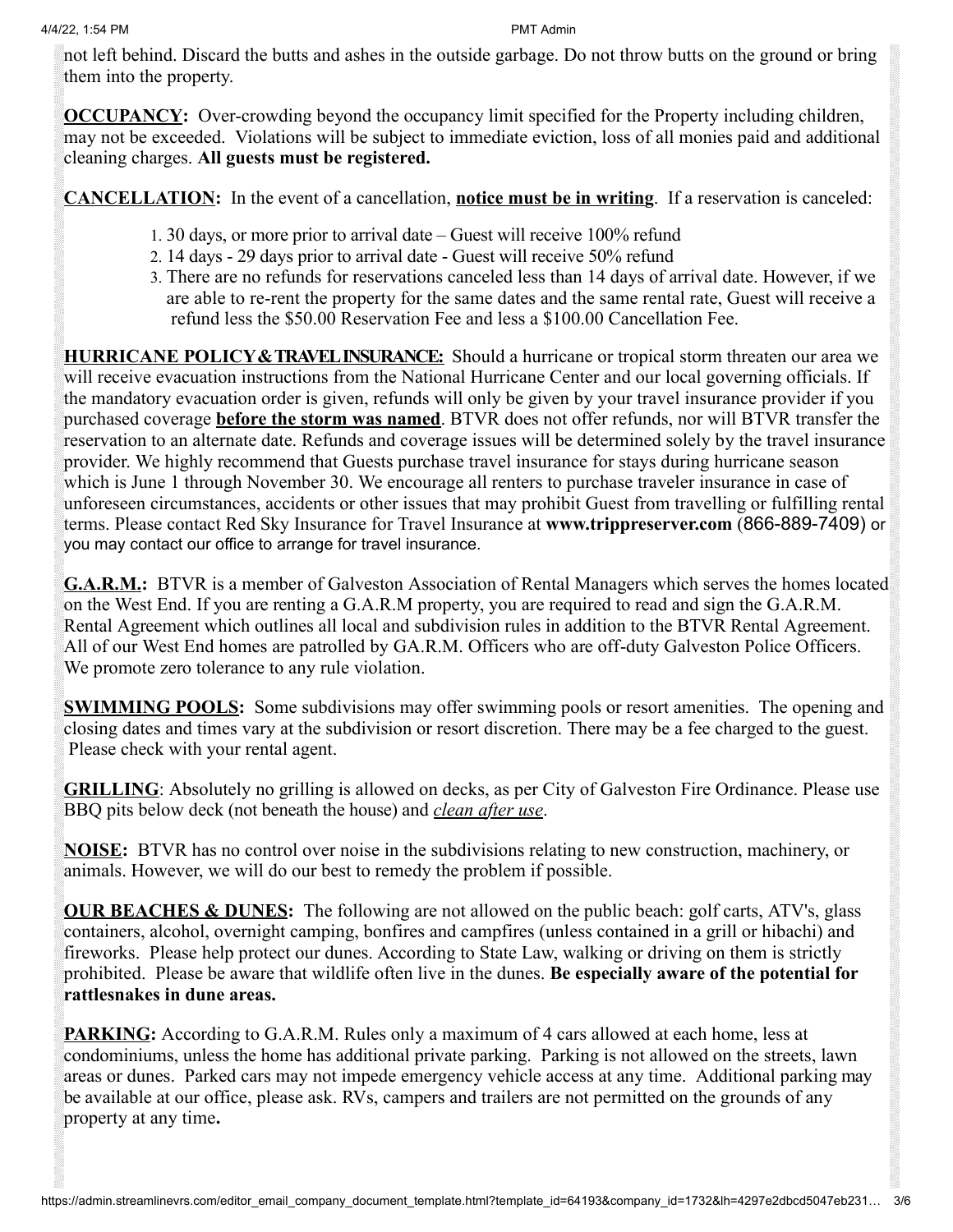**ACCIDENTAL DAMAGE INSURANCE:** In lieu of a security deposit BTVR charges for damage insurance. Rates are based on the length of stay.

TRUST AND SAFETY: The SafelyStay, Inc. Trust and Safety Fee includes up to \$10,000 of coverage for contents damage and up to \$100,000 coverage for property damage and bodily injury. Complete terms regarding the Trust and Safety coverage can be found at

[https://www.safelystay.com/](http://www.safelystay.com/PMC)beachtimevacationrentals.com. The Trust and Safety Fee is refundable only if the reservation is canceled in writing at least twenty-four (24) hours prior to arrival date. Any deductible or minimum claim amount will be the responsibility of the Guest and BTVR will process using the form of payment on file for Guest.

{{checkbox}} GUEST VERIFICATION: I give permission to SafelyStay, Inc., to verify my identity, and check criminal databases in order to confirm my reservation.

Complete terms regarding Safely's guest verification can be found at [www.safelystay.com/terms-of-use.](http://www.safelystay.com/terms-of-use) Please contact Safely at [Concierge@SafelyStay.com,](mailto:Concierge@SafelyStay.com) or go to [www.SafelyStay.com](http://www.safelystay.com/), if you have any questions.

**ACCESS:** Guest shall allow Homeowner, Property Manager or Designated Vendor access to the property for purpose of repair, inspection or emergency. Homeowner/Property Manager shall exercise this right of access in a reasonable manner by giving at least 2 hours notice (unless in case of emergency).

**HOUSEKEEPING:** There is no daily housekeeping service. While linens and bath towels are included in the unit, daily maid service is not included in the rental rate. We suggest you bring beach towels unless your instructions designate your property to include them. We do not permit towels or linens to be taken from the units. A non-refundable cleaning fee is required with all reservations. This fee is for our housekeepers who dust, vacuum, sanitize, clean linens & towels and remove refuse from the property. Guests are required to follow all check out procedures detailed in this agreement and leave the property in the same general and good habitable condition it was in when Guests arrived. Undue and/or unreasonable cleaning of the property shall be charged to the Guest's/Cardholder's credit card as an Additional Cleaning Charge at a rate of up to \$45/hour, with a one hour minimum. This also applies to the property exterior, grounds, BBQs and hot tubs (if so equipped).

**DEPARTURE REQUIREMENTS:** 1) Place soiled towels in the bathtub. 2) Please load dirty dishes into dishwasher and start prior to leaving. 3) Floors should be in generally good condition and ready to be vacuumed by our housekeepers. 4) All household trash, garbage, recycling and/or other discarded items should be properly bagged and deposited in the proper refuse containers provided. 5) Refrigerator and microwave should be left clean and free of food. 6) All appliances (stove, oven, BBQ, etc.) should be left in a clean condition and free of spills and grease.

**CLEANING REQUIREMENTS:** A starter supply of expendable supplies such as paper goods and soap is provided; please bring additional if you feel this will not be adequate.

**OWNERS' CLOSETS & GARAGES:** Most of our properties have locked owners' closets or kitchen cabinets for the owners' personal items. Many of the garages are kept locked and are not available for guest(s) use. Please respect these areas and do not attempt to open them.

**LINENS:** Each property will be supplied with the appropriate amount of sheets and towels based on the property's occupancy. A bath towel, hand towel and face towel will be furnished for each guest plus a dish towel for the kitchen. Due to insurance regulations, our housekeepers are not able to make up sleeper sofas or trundle beds.

**SATELLITE TV, INTERNET & PHONE CALLS:** All properties are privately owned and have different subscription packages for cable and/or satellite and internet. BTVR does not guarantee against any problems, events or reception.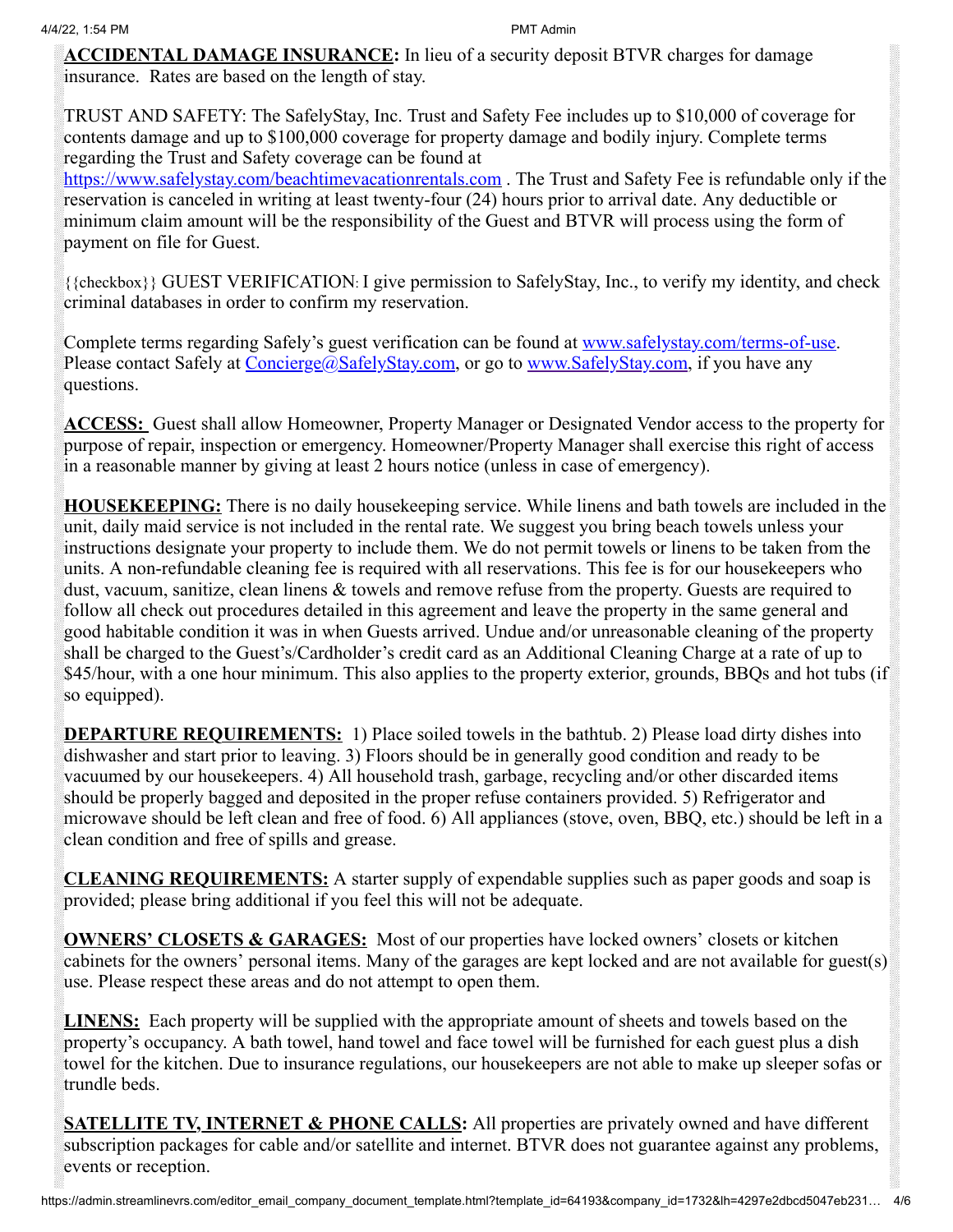**SECURITY AND SAFETY RISKS:** Always lock doors and windows when you leave the property! When you rent the property, you assume responsibility for it and its contents, as well as your personal property.

**FALSIFIED RESERVATIONS:** Any reservation obtained under false pretenses will be subject to forfeiture of all monies paid and the parties will not be allowed to check in.

**GUEST MUST PROVIDE:** A copy of their government issued identification (Drivers License, Passport, etc) when reservation is confirmed. GUEST may scan and email to reservations@beachtimevacactionrentals.com. Minimum rental age requirement for the responsible party is twenty five (25) years of age. The responsible party must be present on the property in the unit being rented throughout their stay.

**INDEMNIFICATION:** BTVR is acting solely in the capacity as management agent and is not the Landlord. The rental of each property is made with no implied warranties of any kind and each property is rented in its present "as is" condition.

**Guest shall protect, defend, indemnify and hold harmless Beach Time Vacation Rentals and the Owner of the property, their employees, agents and representatives and all their successors and assigns ( together, the "covered parties" ) from and against any and all losses, claims, damages, liabilities, causes of action, costs and expenses ( including reasonable attorney fees ) for personal injury or property damage arising from or in connection with Guest's right of access to the property, occupation or condition of the property, and/or use of the property, and regardless of any negligence or strict liability on the part of any of the covered parties.**

**VIOLATIONS:** If Guest, or occupants, violate any of the conditions of this Rental Agreement, Agent may immediately terminate agreement. Upon termination Guest and all occupants shall vacate the premises and forfeit all money.

**CREDIT CARD AGREEMENT:** I agree to pay all rent and charges related to property rental. I accept all terms of the Rental Agreement and accept all liability for rent and charges related to property rental, as well as any damage beyond normal wear and tear or damages not covered by the Vacation Rental Damage Protection during my stay. I understand these costs will be charged to my credit card on file.

{{checkbox}} I will receive my check-in instructions by email 3 days prior to arrival.

## **SIGNATURE**

Please electronically sign this agreement after it has been read.

*I have read the {companies.name} rental agreement and agree to the terms, and hereby authorize my card to be charged for the total stated in this agreement.*

By signing below, the renter agrees to all terms and conditions of this rental agreement.

Renters Printed Name: {reservations.first\_name} {reservations.last\_name}

Renters Signature: {{signature}}

Date Signed and Accepted by {reservations.first\_name} {reservations.last\_name}: {current\_date}.